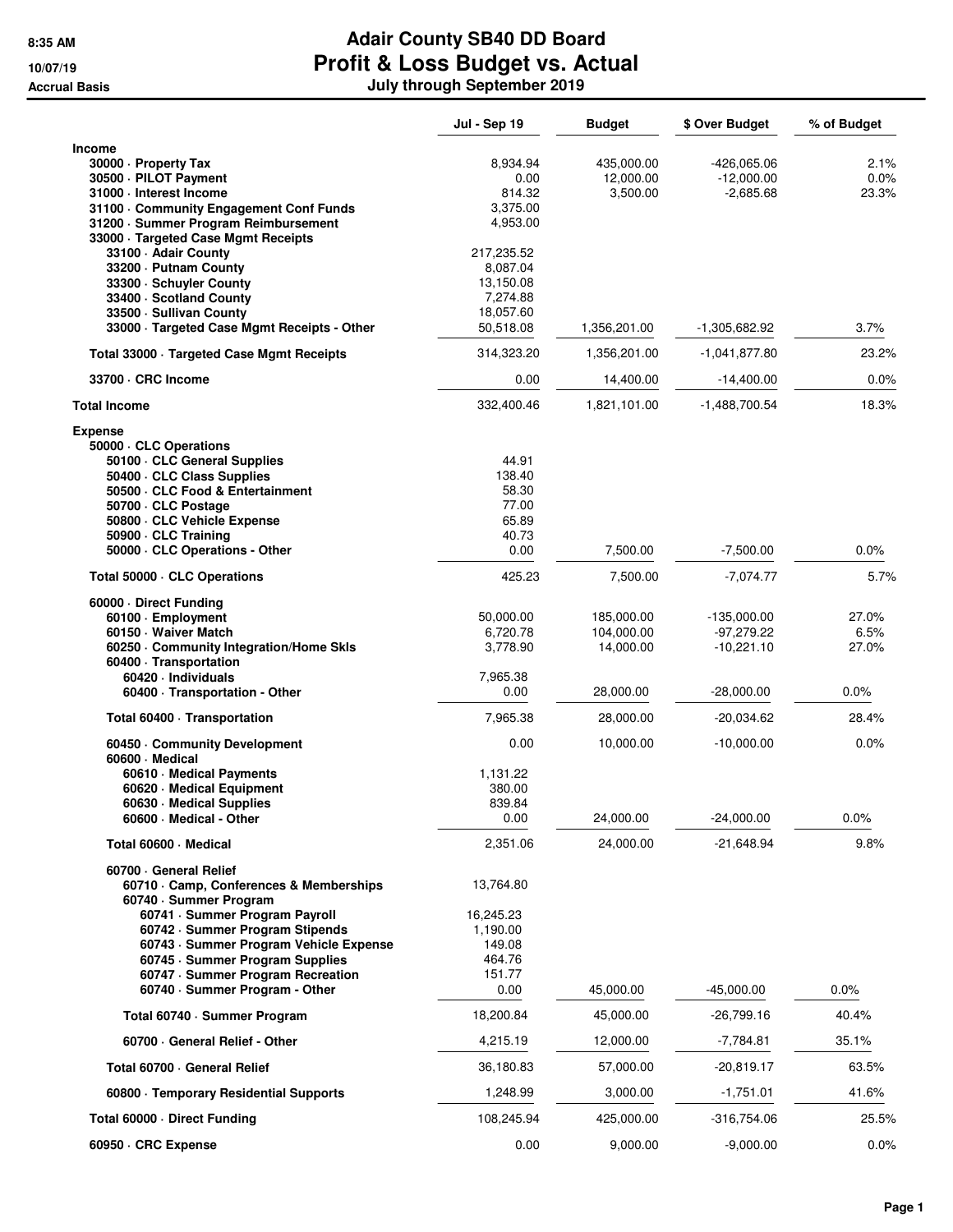|                                                                                                                                                                                                                                                                                  | Jul - Sep 19                                                                       | <b>Budget</b>                   | \$ Over Budget                           | % of Budget          |
|----------------------------------------------------------------------------------------------------------------------------------------------------------------------------------------------------------------------------------------------------------------------------------|------------------------------------------------------------------------------------|---------------------------------|------------------------------------------|----------------------|
| 61000 · Funding to Other Counties<br>61100 - Funding to Putnam County<br>61200 - Funding to Schuyler County<br>61300 · Funding to Scotland County<br>61400 · Funding to Sullivan County<br>61000 - Funding to Other Counties - Other                                             | 570.71<br>6,866.21<br>746.47<br>3,780.16<br>0.00                                   | 35,000.00                       | $-35,000.00$                             | 0.0%                 |
| Total 61000 · Funding to Other Counties                                                                                                                                                                                                                                          | 11,963.55                                                                          | 35,000.00                       | -23,036.45                               | 34.2%                |
| 80000 · Programming - Indirect<br>80500 Accreditation<br>81000 · Board Expense<br>82000 Governmental Relations<br>83000 · Conferences/Workshops<br>83200 - Conferences/Workshop-CLC<br>83300 · Conferences/Workshops-General<br>83310 Community Engagement Conference            | 0.00<br>85.00<br>0.00<br>10.00<br>1,915.41<br>1,000.00                             | 10,000.00<br>2,000.00<br>500.00 | $-10,000.00$<br>$-1,915.00$<br>$-500.00$ | 0.0%<br>4.3%<br>0.0% |
| 83000 · Conferences/Workshops - Other                                                                                                                                                                                                                                            | 0.00                                                                               | 5,750.00                        | $-5,750.00$                              | 0.0%                 |
| Total 83000 · Conferences/Workshops                                                                                                                                                                                                                                              | 2,925.41                                                                           | 5,750.00                        | $-2,824.59$                              | 50.9%                |
| 83500 Depreciation Expense                                                                                                                                                                                                                                                       | 0.00                                                                               | 50,000.00                       | $-50,000.00$                             | 0.0%                 |
| 84000 Dues and Memberships<br>85000 · Employee Travel<br>70400 · TCM Admin Mileage<br>71150 · TCM Adair Mileage<br>72150 · TCM Putnam Mileage<br>73150 · TCM Schuyler Mileage<br>74150 · TCM Scotland Mileage<br>75150 · TCM Sullivan Mileage<br>85000 · Employee Travel - Other | 350.00<br>535.53<br>2.067.68<br>516.78<br>545.78<br>254.62<br>1,248.74<br>2,088.50 | 4,000.00<br>30,000.00           | $-3,650.00$<br>$-27,911.50$              | 8.8%<br>7.0%         |
| Total 85000 · Employee Travel                                                                                                                                                                                                                                                    | 7,257.63                                                                           | 30,000.00                       | $-22,742.37$                             | 24.2%                |
| 86000 · Insurance<br>86100 Directors & Officers<br>86000 · Insurance - Other<br>Total 86000 · Insurance                                                                                                                                                                          | 425.00<br>0.00<br>425.00                                                           | 26,000.00<br>26,000.00          | $-26,000.00$<br>$-25,575.00$             | 0.0%<br>1.6%         |
| 87000 Office Expenses<br>87100 Office Supplies<br>87110 Office Supplies-Country Club<br>87120 Office Supplies-McPherson<br>87100 - Office Supplies - Other                                                                                                                       | 306.87<br>1,359.38<br>0.00                                                         | 8,000.00                        | $-8,000.00$                              | 0.0%                 |
| Total 87100 · Office Supplies                                                                                                                                                                                                                                                    | 1,666.25                                                                           | 8,000.00                        | $-6,333.75$                              | 20.8%                |
| 87200 · Postage<br>87210 · Postage-General<br>87220 · Postage-TCM<br>87200 · Postage - Other                                                                                                                                                                                     | 352.00<br>165.00<br>0.00                                                           | 2,000.00                        | $-2,000.00$                              | 0.0%                 |
| Total 87200 · Postage                                                                                                                                                                                                                                                            | 517.00                                                                             | 2,000.00                        | $-1,483.00$                              | 25.9%                |
| 87300 Advertising/Marketing                                                                                                                                                                                                                                                      | 110.00                                                                             | 3,000.00                        | $-2,890.00$                              | 3.7%                 |
| 87400 · Copier<br>87420 · Copier-McPherson<br>87400 · Copier - Other                                                                                                                                                                                                             | 969.91<br>0.00                                                                     | 4,500.00                        | $-4,500.00$                              | 0.0%                 |
| Total 87400 · Copier                                                                                                                                                                                                                                                             | 969.91                                                                             | 4,500.00                        | $-3,530.09$                              | 21.6%                |
| 87450 · Employee Retention/Appreciation<br>87700 · Building Maintenance<br>87710 - Janitorial                                                                                                                                                                                    | 39.98                                                                              | 3,500.00                        | $-3,460.02$                              | 1.1%                 |
| 87711 · Janitorial-Country Club<br>87712 · Janitorial-McPherson                                                                                                                                                                                                                  | 1,353.63<br>2,637.54                                                               |                                 |                                          |                      |
| Total 87710 - Janitorial                                                                                                                                                                                                                                                         | 3,991.17                                                                           |                                 |                                          |                      |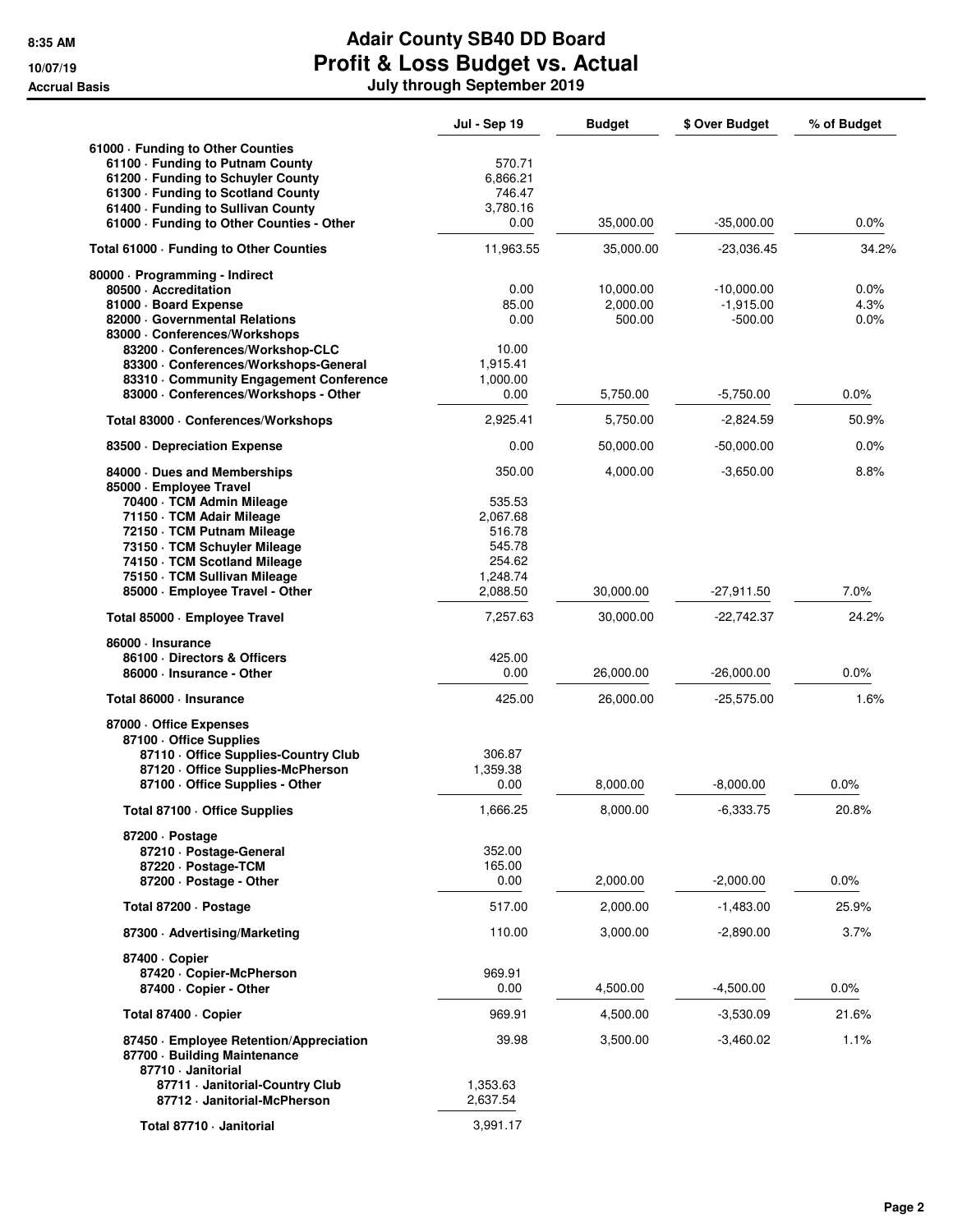|                                                                                                                                                                                                                                                                                                                                                                      | <b>Jul - Sep 19</b>                                                                                                           | <b>Budget</b>                                | \$ Over Budget                                           | % of Budget                  |
|----------------------------------------------------------------------------------------------------------------------------------------------------------------------------------------------------------------------------------------------------------------------------------------------------------------------------------------------------------------------|-------------------------------------------------------------------------------------------------------------------------------|----------------------------------------------|----------------------------------------------------------|------------------------------|
| 87720 - Lawn Care<br>87721 · Lawn Care-Country Club<br>87722 · Lawn Care-McPherson                                                                                                                                                                                                                                                                                   | 550.00<br>165.00                                                                                                              |                                              |                                                          |                              |
| Total 87720 - Lawn Care                                                                                                                                                                                                                                                                                                                                              | 715.00                                                                                                                        |                                              |                                                          |                              |
| 87700 · Building Maintenance - Other                                                                                                                                                                                                                                                                                                                                 | 0.00                                                                                                                          | 20,000.00                                    | $-20,000.00$                                             | $0.0\%$                      |
| Total 87700 · Building Maintenance                                                                                                                                                                                                                                                                                                                                   | 4,706.17                                                                                                                      | 20,000.00                                    | $-15,293.83$                                             | 23.5%                        |
| 87800 · Software & Technology<br>87820 · Soft & Tech-McPherson<br>87800 · Software & Technology - Other                                                                                                                                                                                                                                                              | 8,632.00<br>10,920.00                                                                                                         | 55,000.00                                    | -44,080.00                                               | 19.9%                        |
| Total 87800 · Software & Technology                                                                                                                                                                                                                                                                                                                                  | 19,552.00                                                                                                                     | 55,000.00                                    | $-35,448.00$                                             | 35.5%                        |
| Total 87000 · Office Expenses                                                                                                                                                                                                                                                                                                                                        | 27,561.31                                                                                                                     | 96,000.00                                    | -68,438.69                                               | 28.7%                        |
| 87500 · Personnel<br>51000 · CLC Personnel<br>51100 · CLC Center Salary Expense                                                                                                                                                                                                                                                                                      | 17,086.34                                                                                                                     |                                              |                                                          |                              |
| Total 51000 · CLC Personnel                                                                                                                                                                                                                                                                                                                                          | 17,086.34                                                                                                                     |                                              |                                                          |                              |
| 66000 · Payroll Expenses<br>66500 · Salary Sick<br>66700 · Salary Vacation<br>66000 · Payroll Expenses - Other                                                                                                                                                                                                                                                       | 5,788.17<br>11,213.92<br>18,457.17                                                                                            |                                              |                                                          |                              |
| Total 66000 · Payroll Expenses                                                                                                                                                                                                                                                                                                                                       | 35,459.26                                                                                                                     |                                              |                                                          |                              |
| 70300 · TCM Admin Salary<br>71110 · TCM Adair Salary Expense<br>71115 · TCM Adair Overtime<br>72110 · TCM Putnam Salary Expense<br>73110 · TCM Schuyler Salary Expense<br>74110 · TCM Scotland Salary Expense<br>75110 · TCM Sullivan Salary Expense<br>87510 · Salary Expense<br>87540 · Employee Benefits<br>87550 · Unemployment Tax<br>87500 · Personnel - Other | 29,980.97<br>78,099.05<br>285.28<br>5,184.27<br>8,983.94<br>3,511.21<br>11,401.29<br>38,693.69<br>66,856.89<br>276.52<br>0.00 | 1,233,127.23                                 | -1,233,127.23                                            | 0.0%                         |
| Total 87500 · Personnel                                                                                                                                                                                                                                                                                                                                              | 295,818.71                                                                                                                    | 1,233,127.23                                 | -937,308.52                                              | 24.0%                        |
| 88000 - Professional Services<br>88100 · Audit<br>88200 · Legal Services<br>88300 · Consulting<br>Total 88000 · Professional Services                                                                                                                                                                                                                                | 0.00<br>0.00<br>0.00<br>0.00                                                                                                  | 3,900.00<br>2,000.00<br>1,000.00<br>6,900.00 | $-3,900.00$<br>$-2,000.00$<br>$-1,000.00$<br>$-6,900.00$ | 0.0%<br>0.0%<br>0.0%<br>0.0% |
| 88500 Training<br>76000 · TCM Training<br>88500 · Training - Other                                                                                                                                                                                                                                                                                                   | 109.94<br>1,222.03                                                                                                            | 15,000.00                                    | -13,777.97                                               | 8.1%                         |
| Total 88500 · Training                                                                                                                                                                                                                                                                                                                                               | 1,331.97                                                                                                                      | 15,000.00                                    | $-13,668.03$                                             | 8.9%                         |
| 89000 Utilities<br>89100 - Electricity<br>89110 - Electricity-Country Club<br>89130 - Electricity-314 E McPherson<br>89100 · Electricity - Other                                                                                                                                                                                                                     | 301.26<br>1,381.85<br>0.00                                                                                                    | 7,000.00                                     | $-7,000.00$                                              | 0.0%                         |
| Total 89100 · Electricity                                                                                                                                                                                                                                                                                                                                            | 1,683.11                                                                                                                      | 7,000.00                                     | $-5,316.89$                                              | 24.0%                        |
| 89200 Gas<br>89210 Gas-Country Club<br>89220 Gas-McPherson<br>89200 · Gas - Other                                                                                                                                                                                                                                                                                    | 70.96<br>106.44<br>0.00                                                                                                       | 2,500.00                                     | $-2,500.00$                                              | $0.0\%$                      |
| Total 89200 · Gas                                                                                                                                                                                                                                                                                                                                                    | 177.40                                                                                                                        | 2,500.00                                     | $-2,322.60$                                              | 7.1%                         |